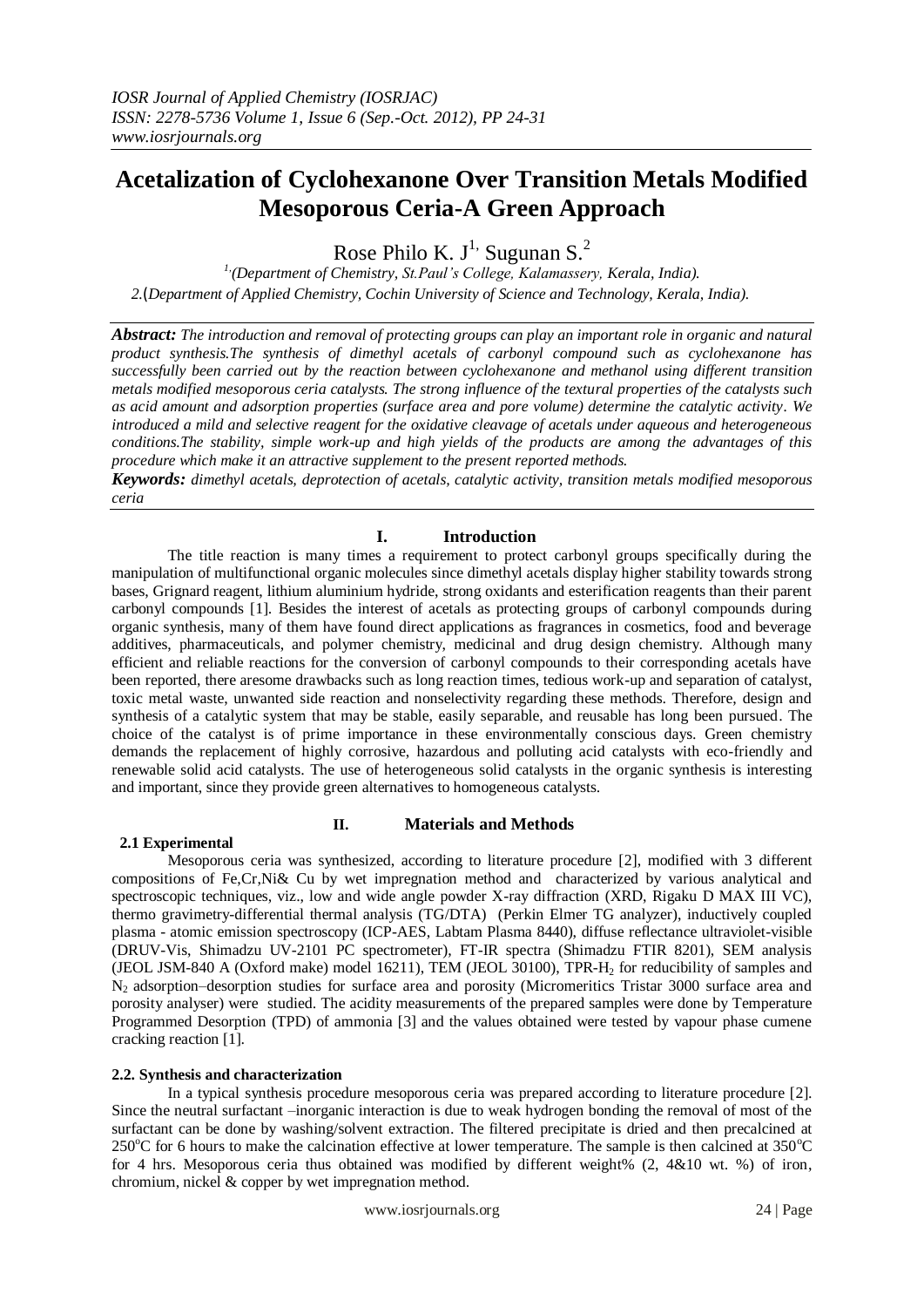## **2.2.1 Characterization**

Powder X-ray diffractograms of the materials were recorded on a Rigaku D MAX III VC Ni-filtered Cu Kα radiation,  $\lambda = 1.5404$  A° 2θ range10-80° at a speed of 1°/min. The crystalline phases were identified by comparison with standard JCPDS (Joint Committee on Powder Diffraction Standards) data file [4]. Low angle XRD was also done to confirm the mesoscopic nature of the sample.  $N_2$  adsorption–desorption isotherms, pore size distributions as well as the textural properties of the materials were determined at -196  $^{\circ}$ C by a Micromeritics Tristar 3000 surface area and porosity analyser. Prior to the measurements the samples were degassed for 1h at 90°C followed by200°C overnight. Pore size distribution and average pore size of the samples were obtained from the adsorption branch of the isotherms using the Barrnet- Joyner-Halenda (BJH) method. FTIR spectra of the solid samples were taken in the range of 4000–400 cm-1 on a Shimadzu FTIR 8201 instrument by diffuse reflectance scanning disc technique. Diffuse reflectance UV–Vis spectra were recorded in the range 200–800 nm with a Shimadzu UV-2101 PC spectrometer equipped with a diffuse reflectance attachment, using BaSO<sup>4</sup> as the reference. SEM analysis of the samples was done using JEOL JSM-840 A (Oxford make) model16211 scanning electron microscope analyzer with a resolution of 13eV. The HR-TEM of the sample was carried out in ultrahigh resolution analytical electron microscope JEOL 3010. Perkin Elmer TG analyzer instrument was used for carrying out thermo gravimetric studies. About 20mg of the sample was used at a heating rate of  $20^{\circ}$ C per min in nitrogen atmosphere. The TG data were computer processed to get thermo grams. Elemental composition was confirmed by ICP-AES.

## **2.3. Reaction Procedure**

In order to explore the influence of the modified mesoporous ceria catalyst on acetalization reaction, the reaction of cyclohexanone with methanol was chosen as a model reaction. Initially, the reaction was performed under catalyst free condition and no product formation was observed. Then, to obtain optimized reaction conditions, the reaction was performed with cyclohexanone and methanol using different amounts of modified mesoporous ceria catalyst at different temperatures. Cyclohexanone, purchased from Aldrich Chemical Company, USA and commercial-grade methanol (available from S. D. Fine Chemicals, India) were used as received. One-pot acetalization reactions of carbonyl compounds were carried out in a 50 mL glass batch reactor equipped with a magnetic stirrer, thermometer, water condenser and temperature controller. Samples were withdrawn every 30 minutes and at the end of the reaction and were analyzed with a Chemito GC1000 gas chromatograph equipped with a SE-30 capillary column (oven temperature 353–503 K, injector temperature 373 K and detector temperature 373 K). The products were further analyzed by GC-MS using a Shimadzu-5050 instrument provided with a 30 m HP-30 capillary column of cross linked 5% phenyl methyl silicone.

## **III. Results and discussions**

Wide angle XRD analysis clearly shows peaks corresponding to the crystalline cubic fluorite ceria phase (PDF-ICDD34-0394). With loading ofmetals no additional metal oxide phase was formed up to a 10wt% metal loading except for copper. A peak at low-angle region confirms the mesoporous nature of the sample prepared (Fig. 1).



Fig. 1 Low-angle XRD pattern of mesoporous ceria and modified samples

The appearance of low-angle diffraction peaks indicates that mesoscopic order is preserved in the calcined metal oxide materials. The sample exhibits  $N_2$  adsorption–desorption of Type IV isotherm with steps between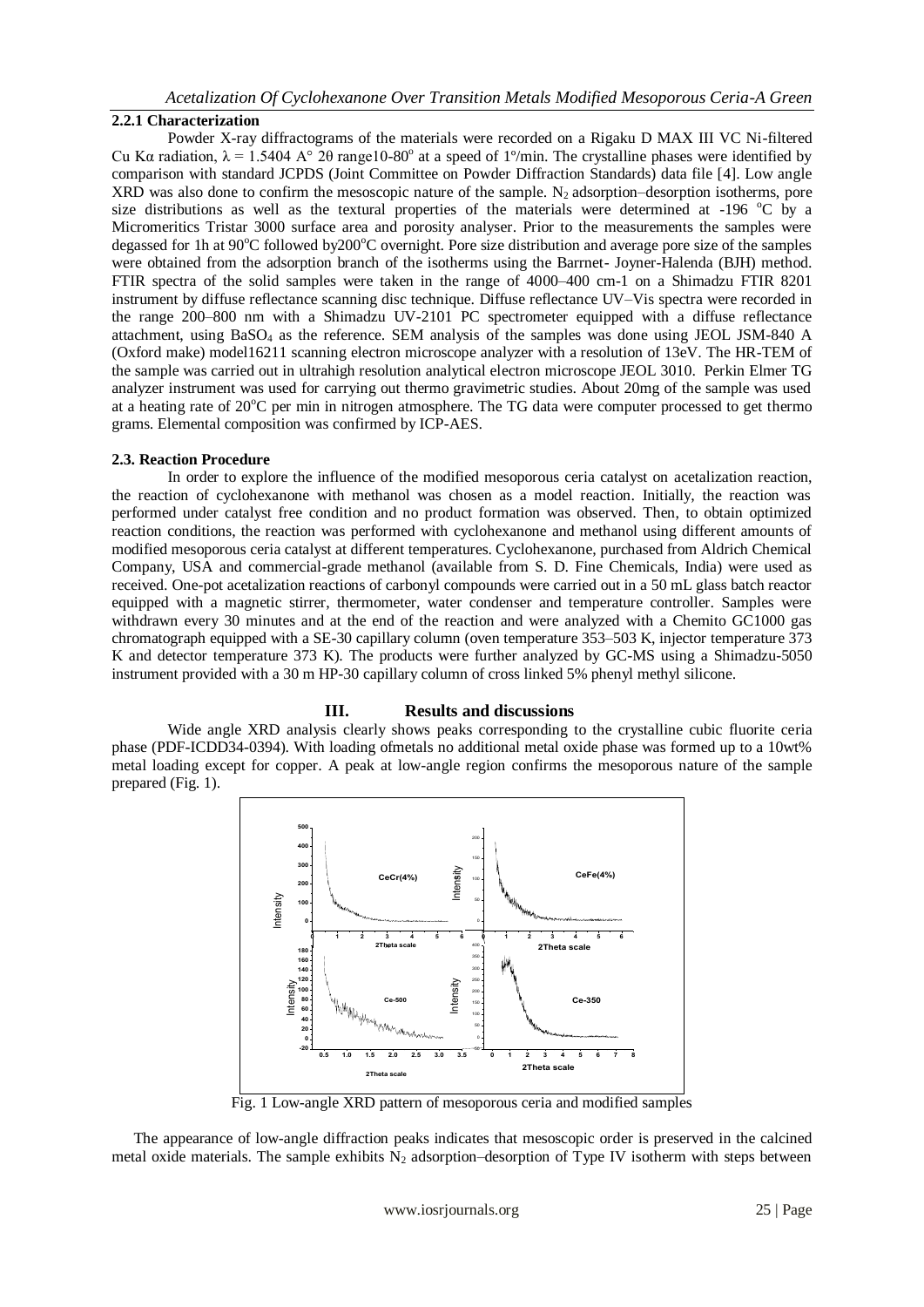partial pressures P/Po of 0.3 to 0.8, and a hysteresis loop, due to capillary condensation in the mesoporous channels and/or cages (Fig.2).



Fig. 2 Nitrogen sorption isotherms & pore size distribution curves

The pore volume, pore diameter & surface area calculated by desorption studies are given in (TABLE1).

| sample       | BET S.A $(m^2g^{-1})$ | Pore<br>Average  | <b>CumulativePore Volume</b> |
|--------------|-----------------------|------------------|------------------------------|
|              |                       | Diameter (nm)    | $(cm3g-1)$                   |
| Ce350        | 164                   | 4.19             | 0.29                         |
| CeFe(2%)     | 100                   | 4.5              | 0.18                         |
| CeFe(4%)     | 99                    | 5.2              | 0.17                         |
| CeFe(10%)    | 52.6                  | 4.6              | 0.12                         |
| CeCr $(2\%)$ | 123                   | 5.4              | 0.2                          |
| CeCr(4%)     | 120                   | 5.6              | 0.18                         |
| CeCr (10%)   | 96                    | $\overline{3.8}$ | 0.14                         |
| CeNi $(2%)$  | 96                    | 4.6              | 0.18                         |
| CeNi $(4%)$  | 89                    | 4.4              | 0.15                         |
| CeNi (10%)   | 85                    | $\overline{3.8}$ | 0.14                         |
| CeCu $(2%)$  | 82                    | 4.4              | 0.18                         |
| CeCu $(4%)$  | 80                    | 5.2              | 0.17                         |
| CeCu (10%)   | 72                    | 4.3              | 0.15                         |

|  |  |  | Table.1 Surface area, Pore measurements |
|--|--|--|-----------------------------------------|
|--|--|--|-----------------------------------------|

From TABLE.1 it is evident that surface area decreases with metal loading. Crystallite size and lattice parameters are calculated from XRD data (TABLE2).

| Table 2. XRD data |                                 |                       |                     |  |  |  |
|-------------------|---------------------------------|-----------------------|---------------------|--|--|--|
| Sample            | Average<br>crystallitesize (nm) | Lattice parameter(nm) | $d$ -spacing $(nm)$ |  |  |  |
| Ce350             | 12.8                            | 0.545                 | 3.15                |  |  |  |
| CeFe $(4\%)$      | 10.26                           | 5.39                  | 3.12                |  |  |  |
| CeFe (10%)        | 10.66                           | 5.44                  | 3.15                |  |  |  |
| CeCu (2%)         | 6.93                            | 5.41                  | 3.13                |  |  |  |
| CeCu (4%)         | 11.5                            | 5.41                  | 3.13                |  |  |  |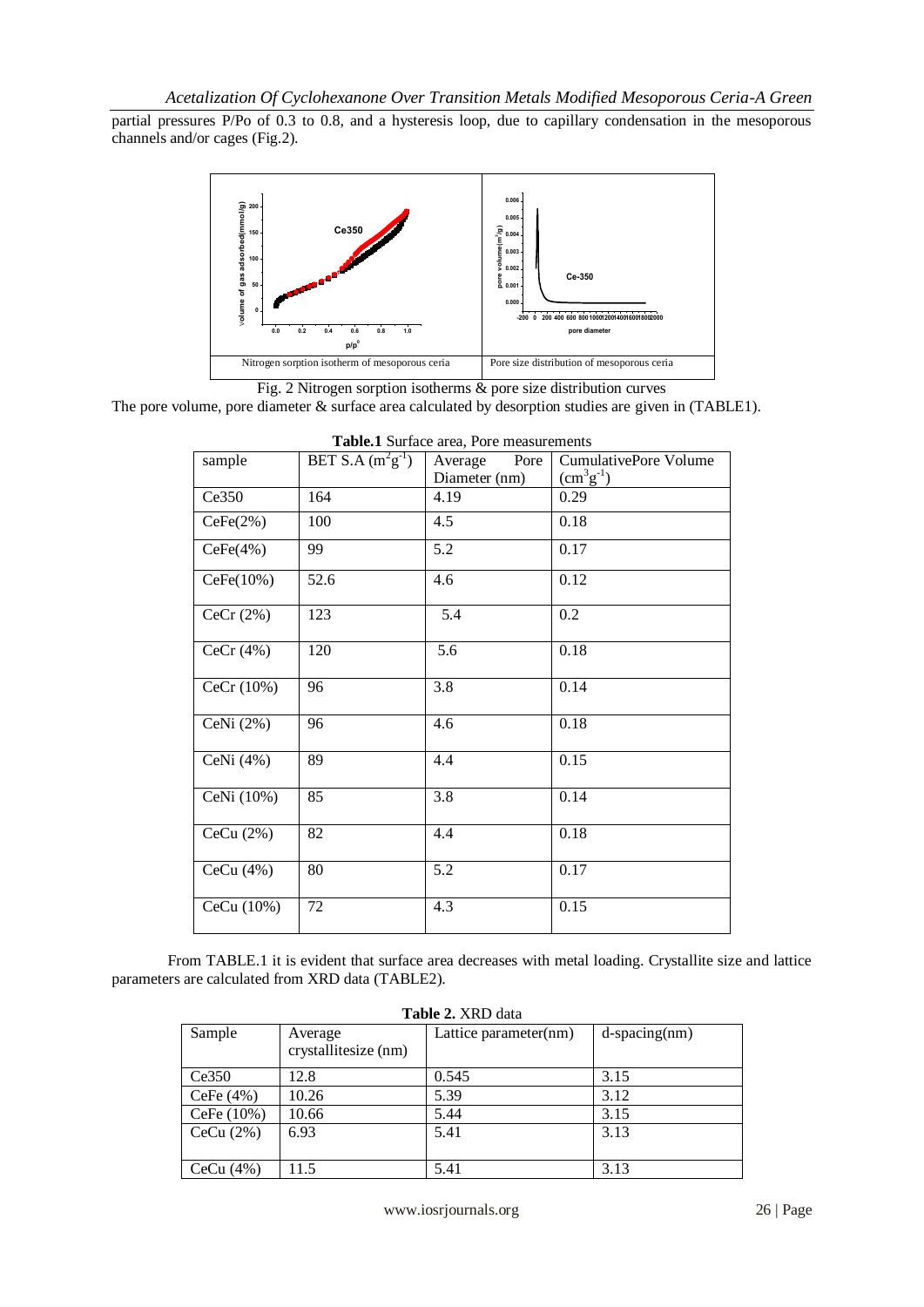*Acetalization Of Cyclohexanone Over Transition Metals Modified Mesoporous Ceria-A Green* 

| CeCu (10%)  | 6.93 | 5.38 | 3.11 |
|-------------|------|------|------|
| CeNi $(2%)$ | 7.1  | 5.45 | 3.12 |
| CeNi $(4%)$ | 6.93 | 5.44 | 3.14 |
| CeNi (10%)  | 6.3  | 5.44 | 3.15 |

In FT-IR spectrum for the calcined materials, bands related to the template are removed which shows the successful removal of surfactant at a lower calcination temperature  $(350^{\circ}$ C) which is effective for a high surface area for the calcined sample free of surfactant. No peaks corresponding to the C-H bands are seen in calcined sample.



HR-TEM(Fig.4) shows the formation of uniform crystallites of few nanometres in size



Fig. 4.TEM images of mesoporous ceria

The TG curves of pure ceria show weight loss near  $100^{\circ}$ C which is due to the loss of physisorbed water as well as water held on surface of the catalyst. The second weight loss around 125-315<sup>o</sup>C could be due to the elimination of surfactant which is occluded in the mesopores through oxidation process. No phase transition is observed indicating the stability of cerium oxide fluorite phase (Fig. 5)

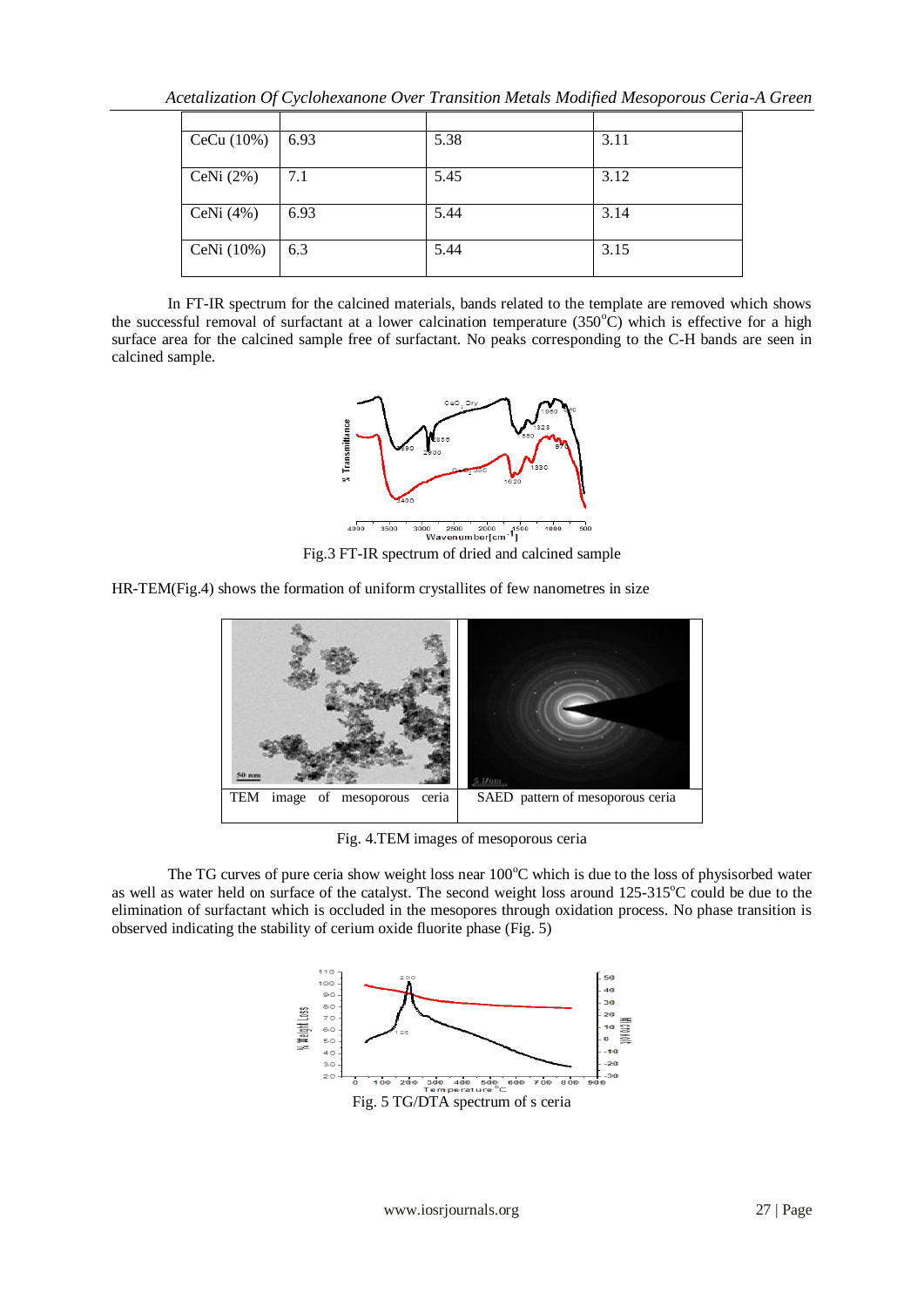Table 3. Acidity values obtained from TPD of ammonia, & vapour phase cumene cracking reaction

a The acidity values equivalent to desorbed ammonia , b The ratio of Lewis to Bronsted acidity obtained from the cumene cracking test reaction for acidity; c-In vapour phase cumene cracking test reaction

UV-Vis. DRS spectrum clearly shows that a single band arising from ceria species around 270 nm is found which shows that the  $Ce^{4+}$  species are in the tetra co-coordinated environment. The acidities of the samples measured by TPD of ammonia indicate an increase in the total acidity with the metal loading in the sample (TABLE3).

Vapour phase cumene cracking reaction is a model reaction for identifying the Lewis to Brӧnsted acid ratio of a catalyst. The major reactions taking place during the cracking of cumene are dealkylation to give benzene and propene over Bronsted acid sites (BAS) and dehydrogenation to give α-methyl styrene over Lewis acid sites (LAS). A comparison of the amount of dealkylated products and  $\alpha$ -methyl styrene gives an idea about the (BAS) and (LAS) possessed by the catalyst [4].

The reaction conditions play an important role in deciding the catalytic activity. The factors influencing the activity of catalyst in the reaction were studied by varying the reaction temperature, weight of the catalyst, molar ratio of cyclohexanone to methanol and time of reaction. The parameters were optimized and the best conditions were found(TABLE 4).

| Parameters                   | Optimized conditions |
|------------------------------|----------------------|
| Temperature                  | $70^{\circ}$ C       |
| Cyclohexanone-Methanol Ratio | 1:10                 |
| <b>Catalyst Amount</b>       | 0.05g                |
| Time                         | $30 \text{ min}$     |
|                              |                      |

Table4. Optimized Reaction conditions for acetalization of cyclohexanone

To test the heterogeneity of the catalytic system, the leaching test was performed. For this the catalyst was removed from the reaction mixture by filtration after an interval. Then the reaction was allowed to proceed again without the catalyst and the % conversion of cyclohexanone before and after the filtration was analysed using GC. The reaction was carried out at 70°C, using CeCr (10%) keeping themolar ratio of cyclohexanone to methanol 1:10 for 15 minutes. Then the catalyst is filtered off and again the reaction mixture was allowed to proceed under the same condition for 15 more minutes. It was found that after filtration of the catalyst, the filtration liquor reacted much more slowly and at a similar rate to the reaction taking place in the absence of the catalyst (Table5, Entry2), indicating that no leaching of the active catalytic species occurred during the reaction.After filtration, the catalyst was washed with methanol and dried before the next cycle. The catalyst was found to be reusable for consecutive cycles without any significant loss of activity.

Table 5.Influence of metal leaching in acetalization of cyclohexanone with methanol

| Time (min) | Conversion (%) |
|------------|----------------|
|            |                |
| $30*$      |                |

*Catalyst: 0.05g CeCr (10%), Temperature: 70°C, Cyclohexanone to methanol molar ratio: 1:10* 

#### **3.1. Catalytic Activity of prepared samples**

The conversion was analysed. The results are given in the TABLE.6

|                  | I able 6. Catalytic activities of ufficient prepared catalysis |                  |                  |
|------------------|----------------------------------------------------------------|------------------|------------------|
| Catalyst         | Conversion of<br>cy. hexanone $(\%)$                           | TON <sup>a</sup> | TOF <sup>b</sup> |
| CeO <sub>2</sub> | 12                                                             |                  |                  |
| w.c              | 4                                                              |                  |                  |
| CeFe $(2%)$      | 56.4                                                           | 318.5            | 637              |
| CeFe (4%)        | 57                                                             | 160.9            | 321.8            |
| CeFe (10%)       | 64                                                             | 72.3             | 144.6            |
| CeCr $(2%)$      | 28                                                             | 141.5            | 283              |
| CeCr $(4%)$      | 33.7                                                           | 85.1             | 170.2            |
| CeCr (10%)       | 53.4                                                           | 53.9             | 107.8            |
| CeNi (2%)        | 33.3                                                           | 188              | 376              |
| CeNi $(4%)$      | 32.5                                                           | 91.8             | 183.6            |

Table 6. Catalytic activities of different prepared catalysts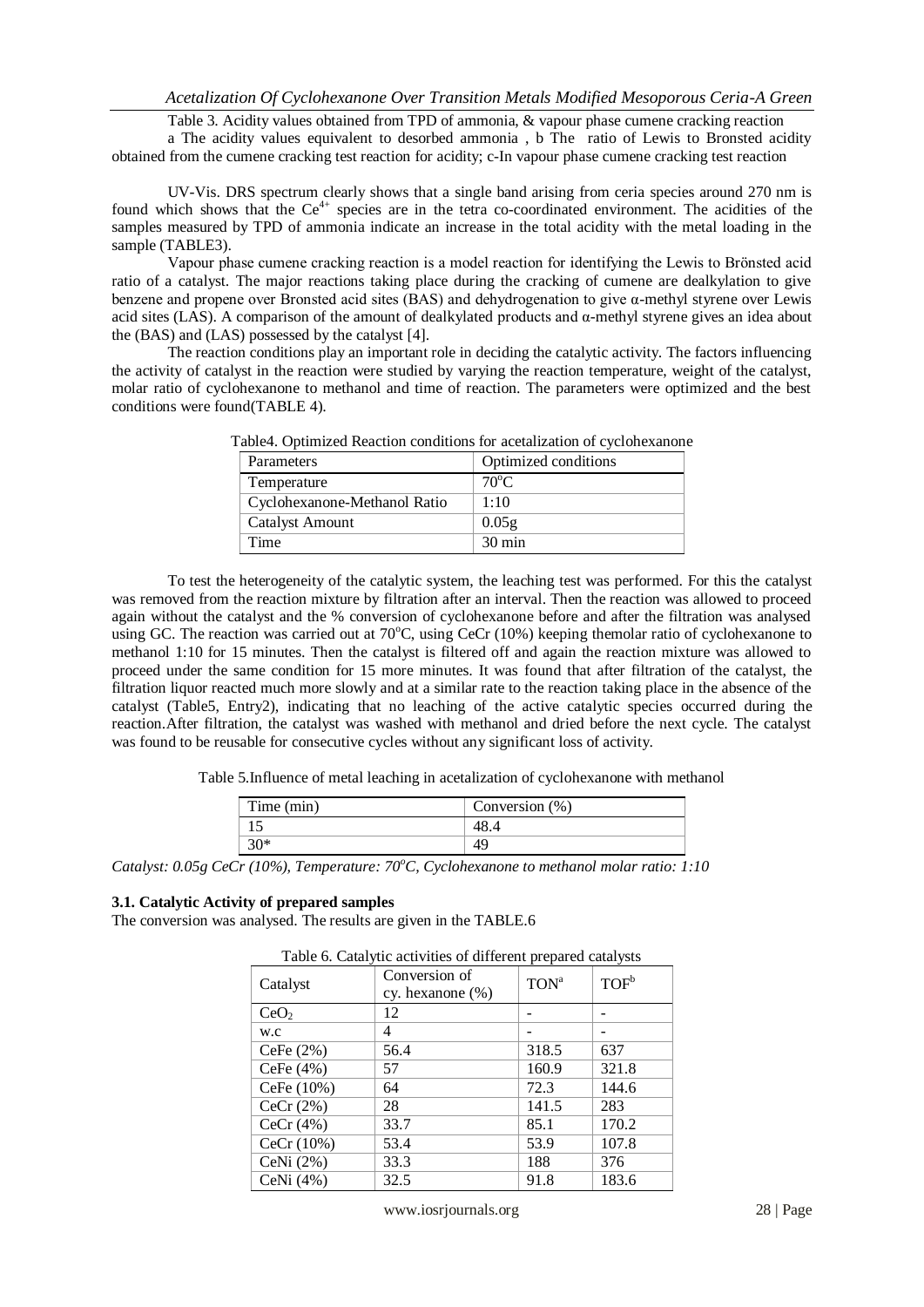*Acetalization Of Cyclohexanone Over Transition Metals Modified Mesoporous Ceria-A Green* 

| CeNi $(10\%)$ | 33.2 | 37.5  | 75    |
|---------------|------|-------|-------|
| CeCu (2%)     | 36   | 230.4 | 460.8 |
| CeCu (4%)     | 38.1 | 121.9 | 243.8 |
| CeCu (10%)    | 35.7 | 45.7  | 91.4  |

*a- TON = (mmoles of reagent reacted/ mmoles of metal added) x 100* 

*b- TOF = TON / time (h)*

*In all the cases the corresponding diacetal was obtained as a single product with high yield. In a typical run, 10 ml of 1:10 mixture of ketone and methanol was stirred with 50 mg of pre-activated catalyst, at 70<sup>o</sup>C for 30 minutes.*

For a comparison of catalytic activity of mesoporous ceria modified by different transition metals as catalyst for acetalization of cyclohexanone, reaction was studied both in presence of catalysts and without catalyst. A comparative evaluation result obtained is given in the TABLE3.

It is noticeable that a negligible conversion was obtained for blank reaction. Pure Mesoporous ceria gave very low conversion under the specified reaction conditions. Modification with different transition metals increases the activity in acetalization reaction. All the modified ceria catalysts produced dimethyl acetal as the only product during the reaction. The highest activity was shown by 10% iron incorporated mesoporous ceria system. , it appears that the reaction proceeds with the formation of very bulky intermediates and a microporous material like zeolite may be less reactive in comparison to a mesoporous material. It is not only the acidic structure of the catalysts which determine the acetalization ability to a greater extent but also the diffusional properties of the catalytic systems are the deciding factor in the acetalization reaction of ketones. The activity of catalyst towards the acetalization reaction does not require strong acidic sites [5]. As pointed out by Corma and co-workers the pore diffusion limitation imposed by larger molecular sizes (0.75nm for cyclohexanone as determined by the energy minimization program) of the reactant played an important role during the acetalization reaction using solid acid catalysts [6, 1, 7]. In the case of cyclohexanone; the distance between oxygen and the most distant hydrogen is 0.51 nm; the van der Waals radius of oxygen is 0.14, and that of hydrogen is 0.1 nm leading to an effective end-to-end distance of 0.75 nm. Its volume is estimated at 38.351 nm3 [8]. Enhancement in catalytic activity could be explained in terms of improvement in textural and structural properties. Enhancement in the total pore volume could provide a better diffusional pathway for the bulky acetals. It appears that the acid structural properties and the diffusional properties of the catalytic systems are the deciding factor in the acetalization reaction of ketones.

The enhancement in catalytic activity could be explained in terms of improvement in textural and structural properties. Enhancement in the total pore volume could provide a better diffusional pathway for the bulky acetals. The enhanced formation of acetal over transition metal modified mesoporous ceria could also be explained as follows. In general transition metal modified mesoporous ceria possess much more amounts of weak plus medium acid sites and an assembly of these weak acid sites may act as an effective/strong acid site. A reasonable hypothesis is that all the surface hydroxyl groups on the pore wall of the catalyst point to the centre of each pore, and thus they could work as a group. Such an assembly might induce efficient catalysis despite the low acidity of each -OH group [9]. In the case of modified samples, the surface hydroxyl groups provide most of the weak acid sites.

The method developed by us does not involve additives and the catalysts can be recycled without loss of activity. Removal of water is not warranted in these reactions.

For the comparison of catalyst composition, from the product yield and considering the reaction as pseudo unimolecular, the intrinsic rate constants in the units of  $min^{-1}m^2$  was determined for each catalyst sample using the formula,

$$
\frac{2.303}{\text{twA}} \log \frac{100}{100\% \text{ yield}}
$$

Where

t: Time of the reaction in minutes,

w: Weight of the catalyst (g), and

A: BET surface area of the catalyst (m2/g).

The rate constants of different samples are given in the TABLE 7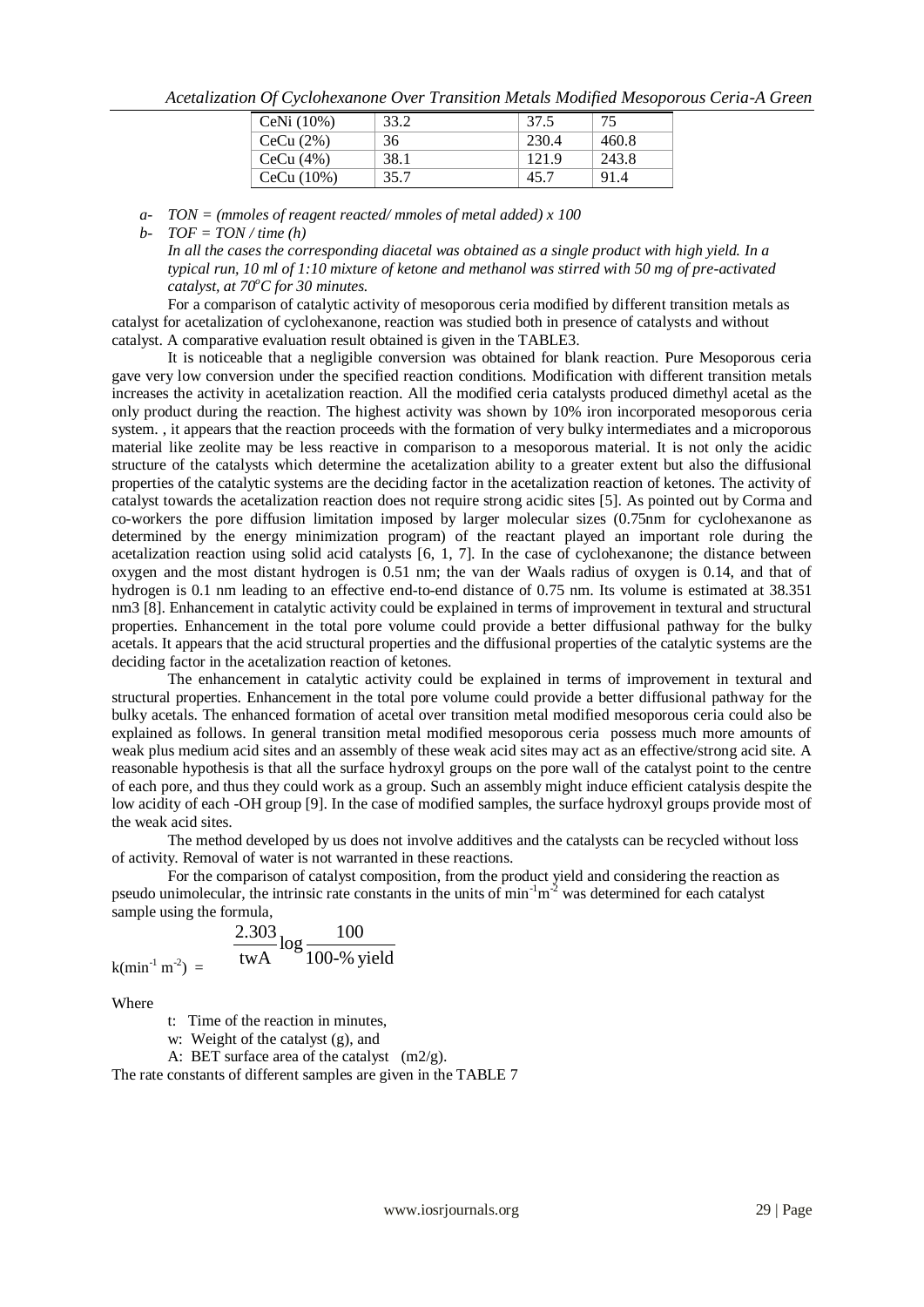|              | Table7. Rate constants of acetalization of cyclohexanone using different catalyst systems |  |
|--------------|-------------------------------------------------------------------------------------------|--|
| Catalyst     | Rate constant $x10^{-3}$ (min <sup>-1</sup> m <sup>-2</sup> )                             |  |
| Ce           | 0.05                                                                                      |  |
| CeFe $(2%)$  | 2.96                                                                                      |  |
| CeFe $(4%)$  | 3.32                                                                                      |  |
| CeFe (10%)   | 7.5                                                                                       |  |
| CeCr $(2\%)$ | 1.77                                                                                      |  |
| CeCr $(4%)$  | 2.29                                                                                      |  |
| CeCr(10%)    | 4.37                                                                                      |  |
| CeNi $(2\%)$ | 2.62                                                                                      |  |
| CeNi $(4%)$  | 2.89                                                                                      |  |
| CeNi (10%)   | 3.15                                                                                      |  |
| CeCu $(2\%)$ | 3.62                                                                                      |  |
| CeCu $(4\%)$ | 3.99                                                                                      |  |
| CeCu (10%)   | 4.08                                                                                      |  |

|--|

The data reveal that the effect of modification of ceria with transition metals enhances its catalytic activity to a large extent. But the effect on catalytic activity by different metals is not alike. Different metals show different trend in the enhancement of catalytic activity.Acetalization reaction being an acid catalysed reaction, the difference in the activities of the catalysts can be attributed to their difference in the acidity values. TABLE.7. shows that the conversion of cyclohexanone upon acetalization, using different systems are in agreement with sum of weak and medium acidity as measured by ammonia TPD studies. The strong influence of textural properties of the catalysts such as acid amount and adsorption properties (surface area and pore volume) determine the catalytic activity. The reaction requires active sites with considerable acid strength. In addition to the acid strength, the pore volume, pore sizes and their distribution in the catalyst are responsible for their activity in the reaction.

# **IV. De-protection reaction (Hydrolysis of dimethoxy cyclohexanone)**

A major challenge in a multistep synthesis is to protect a carbonyl group from nucleophilic attack until its electrophilic properties of carbonyl can be exploited. Thus, regeneration of the parent carbonyl compound is a key step in such reactions. De-protection is often performed by acid-catalyzedtrans acetalization in acetone (in excess or as solvent), or hydrolysis in wet solvents or in aqueous acid. A convenient de-protection of acyclic and cyclic o, o -acetals and o, o-ketals is achieved in excellent yields within minutes under neutral conditions in the presence of a catalytic amount of iodine [10]. Now we wish to report a convenient method for deprotection of acetals or ketals. Hydrolysis of acetal was performed at 70<sup>o</sup>C in the presence acetone-water mixture in the ratio 20:1. The reaction was conducted for 30 minutes by adding 10 ml of the acetone – water mixture.

| Catalyst    | %Deacetalization |
|-------------|------------------|
| CeFe $(2%)$ | 100              |
| CeFe $(4%)$ | 100              |
| CeFe (10%)  | 100              |
| CeCr $(2%)$ | 100              |
| CeCr $(4%)$ | 98               |
| CeCr (10%)  | 98.2             |
| CeNi $(2%)$ | 100              |
| CeNi $(4%)$ | 100              |
| CeNi (10%)  | 100              |
| CeCu $(2%)$ | 100              |
| CeCu $(4%)$ | 100              |
| CeCu (10%)  | 100              |

|  |  |  |  |  | Table.8. Catalytic Activity of prepared samples in deacetalization of acetals |  |  |
|--|--|--|--|--|-------------------------------------------------------------------------------|--|--|
|--|--|--|--|--|-------------------------------------------------------------------------------|--|--|